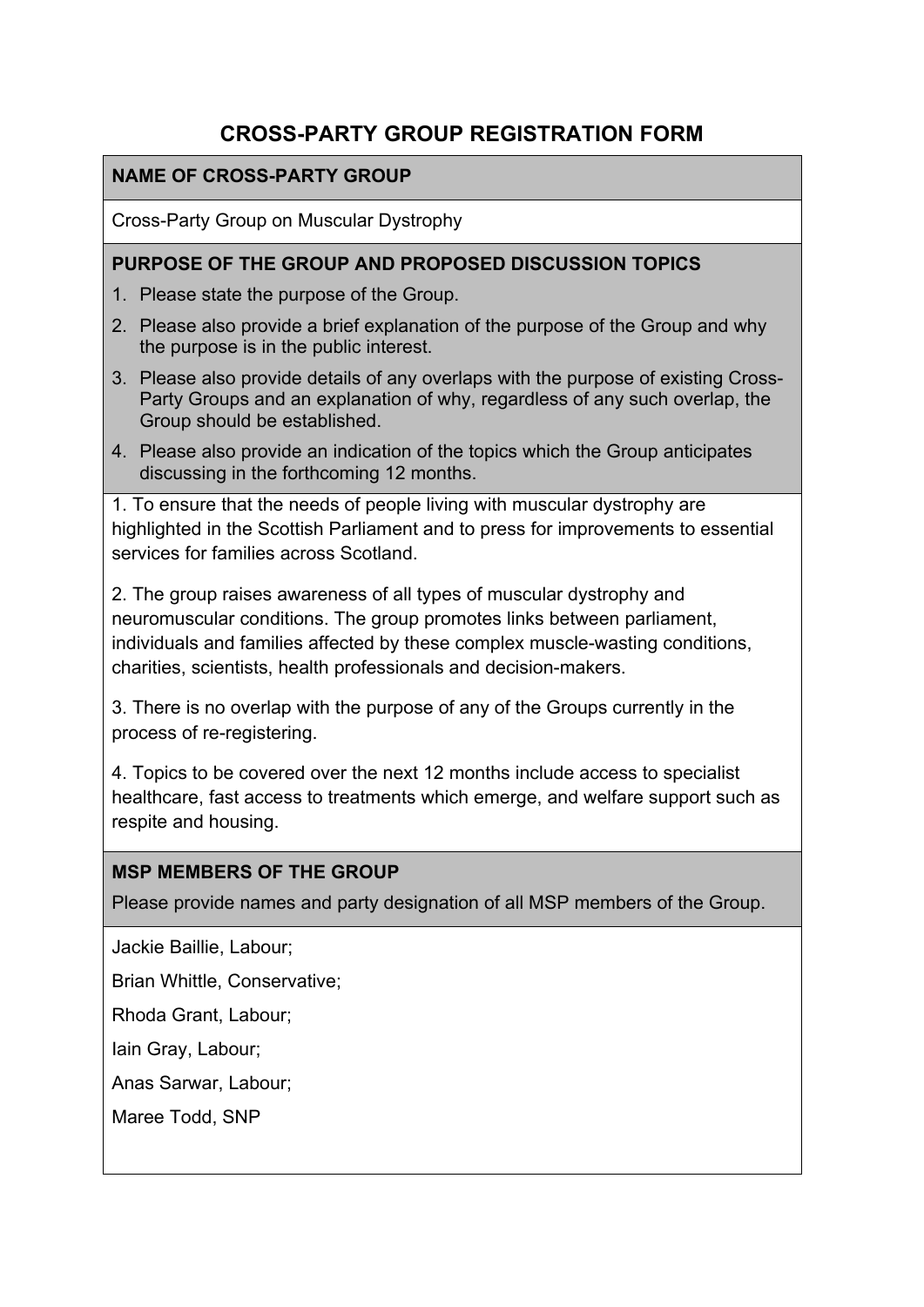# **NON-MSP MEMBERS OF THE GROUP**

For organisational members please provide only the name of the organisation, it is not necessary to provide the name(s) of individuals who may represent the organisation at meetings of the Group.

| <b>Individuals</b> |                                             |
|--------------------|---------------------------------------------|
| Organisations      | Muscular Dystrophy UK (secretariat);        |
|                    | Action Duchenne;<br><b>DMD Pathfinders,</b> |
|                    | <b>Mike Matters</b>                         |

### **GROUP OFFICE BEARERS**

Please provide names for all office bearers. The minimum requirement is that two of the office bearers are MSPs and one of these is Convener – beyond this it is a matter for the Group to decide upon the office bearers it wishes to have. It is permissible to have more than one individual elected to each office, for example, co-conveners or multiple deputy conveners.

| Convener               | Jackie Baillie MSP           |
|------------------------|------------------------------|
| <b>Deputy Convener</b> | <b>Brian Whittle MSP</b>     |
| Secretary              | <b>Muscular Dystrophy UK</b> |
| Treasurer              |                              |

#### **FINANCIAL BENEFITS OR OTHER BENEFITS**

Please provide details of any financial or material benefit(s) the Group anticipates receiving from a single source in a calendar year which has a value, either singly or cumulatively, of more than £500. This includes donations, gifts, hospitality or visits and material assistance such as secretariat support.

I can confirm that the support from Muscular Dystrophy UK does not exceed £500

# **SUBSCRIPTION CHARGED BY THE GROUP**

Please provide details of the amount to be charged and the purpose for which the subscription is intended to be used.

#### **CONVENER CONTACT DETAILS**